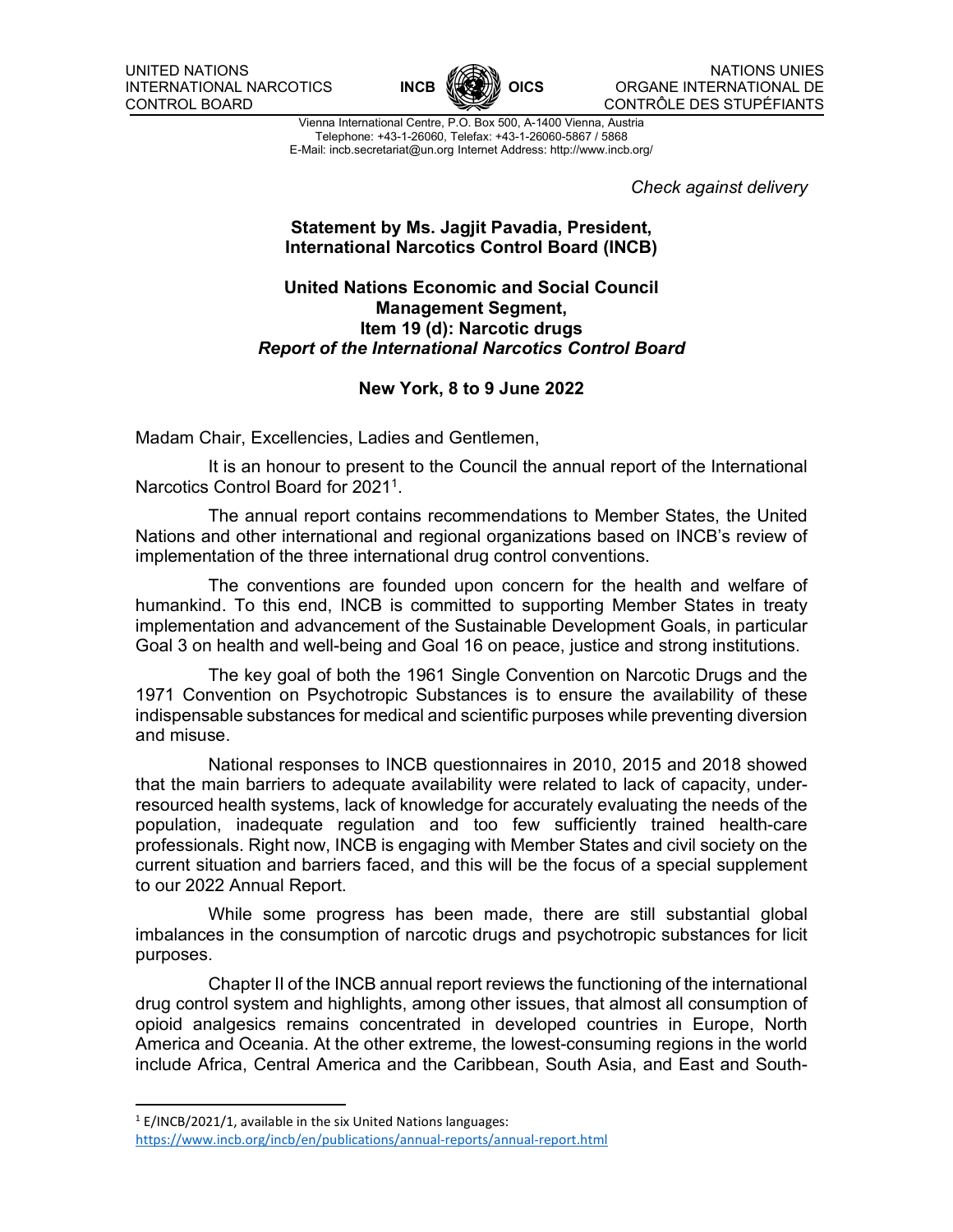East Asia. In 2020, 82.6 per cent of the world's population, mainly in low- and middleincome countries, consumed only 17 per cent of the total amount of morphine used for the management of pain.

Some psychotropic substances are essential for the treatment of anxiety disorders and epilepsy. Yet their availability is still confined to high-income countries, regardless of the fact that a much greater number of people in low- and middle-income countries live with these conditions.

In our 2021 annual report, we reiterate the urgent need to increase levels of consumption and to improve the prescription and use of opioid analgesics for medical purposes in all countries reporting inadequate and very inadequate levels of consumption. We also call for targeted policies with the support of governments, health systems and health professionals, civil society, the pharmaceutical industry and the international community.

The COVID-19 pandemic and recent and ongoing humanitarian emergencies have demonstrated the need to ensure that availability of and access to controlled medicines extends to emergency situations. Together with partners including the World Health Organization, World Customs Organization and UNODC, and following consultations with humanitarian relief agencies, INCB has been raising awareness about the possibility of applying simplified control procedures for the export, transportation and provision of controlled medicines in emergency situations to ensure all patients have access to the controlled medicines they need.

The INCB Learning programme is building the capacity of national authorities towards ensuring the adequate availability of controlled substances. INCB e-learning tools are available for the competent national authorities of your countries, and training seminars are being held region-by-region.

The thematic chapter of INCB's 2021 Annual Report is on illicit financial flows related to drug trafficking and their impact on development and security. Such flows serve as the lifeblood for organized criminal groups engaged in drug trafficking. Curbing these illicit financial flows is therefore essential to addressing drug trafficking around the world. Our report highlights the impact of illicit financial flows, including corruption, violence, instability, and stifling of development. Africa loses approximately \$88.6 billion, or 3.7% of its GDP, to illicit financial flows every year, almost equivalent to official developmental assistance and foreign direct investment. I encourage the Council to take this issue into account in consideration of development priorities.

In the Annual Report we also highlight the link between social media use and drug use which is of concern as young people are the main users of social media. Social media platforms can glamourize drug use and create opportunities to purchase drugs. Governments are encouraged to consider utilising social media for drug prevention programmes and to work in partnership with service providers to reduce exploitation of social media platforms.

In a global issue highlighting the differences between 'depenalization', 'decriminalization' and 'legalization', we recall that the legalization of non-medical use of drugs contravenes the conventions and reiterate that proportionality should be a guiding principle in drug-related criminal justice matters. The use of alternatives to conviction and punishment, as provided for by the conventions, can form an integral part of a balanced and human-rights based approach to drug policy.

Furthermore, a treaty-based function of the Board is the scheduling of precursors found to be frequently used in the illicit manufacture of drugs. In March 2022,